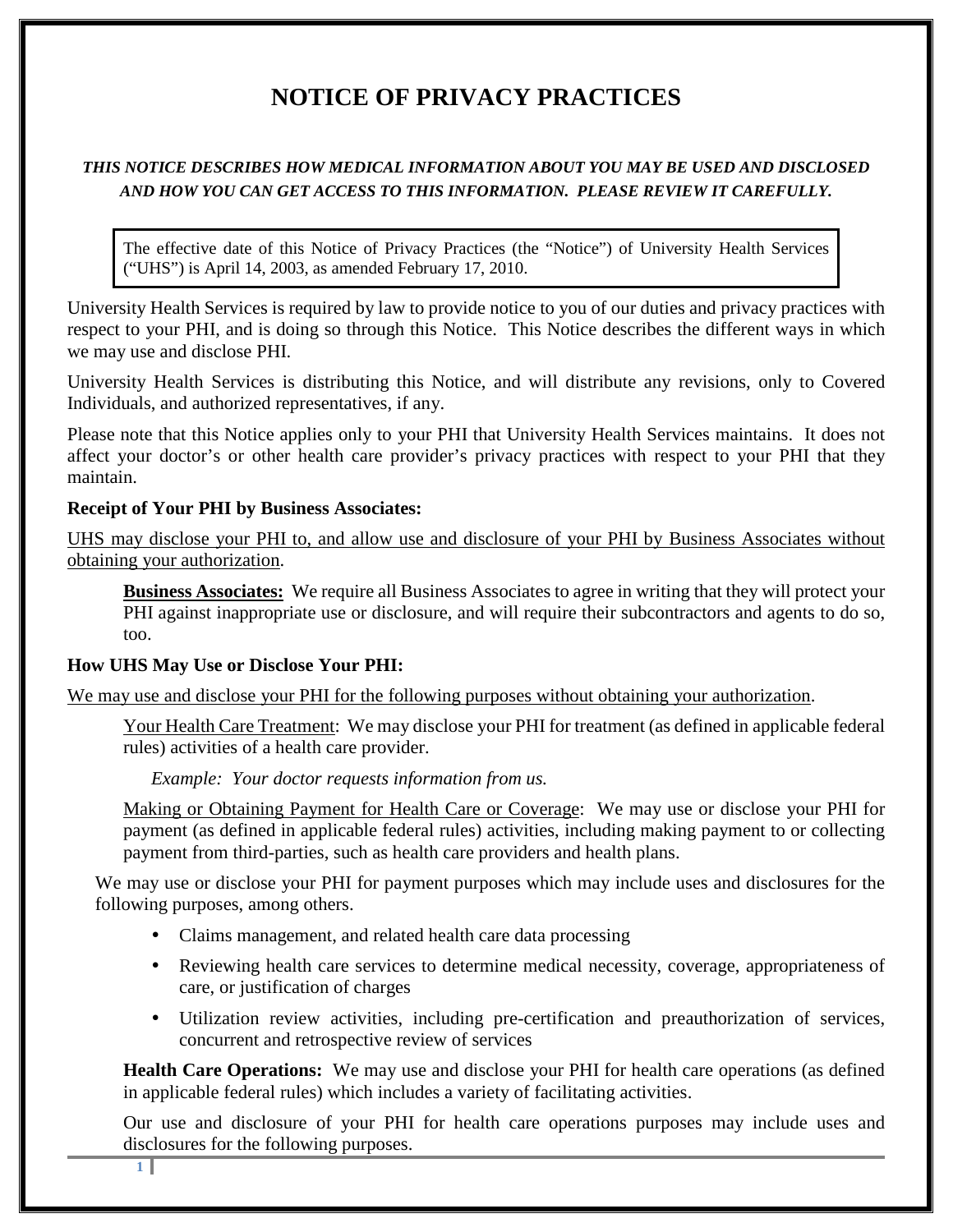- Quality assessment and improvement activities
- Contacting health care providers with information about treatment alternatives

**Limited Data Set**: We may disclose a limited data set to a recipient who agrees in writing that the recipient will protect the limited data set against inappropriate use or disclosure. A limited data set is health information about you and/or others that omits your name and Social Security Number and certain other identifying information.

**Legally Required**: We will use or disclose your PHI to the extent required to do so by applicable law. This may include disclosing your PHI in compliance with a court order, or a subpoena or summons. In addition, we must allow the Department of Health and Human Services to audit our records.

**Health or Safety:** When consistent with applicable law and standards of ethical conduct, we may disclose your PHI if we, in good faith, believe that such disclosure is necessary to prevent or lessen a serious and imminent threat to your health or the health and safety of others.

**Law Enforcement:** We may disclose your PHI for limited law enforcement purposes.

**Lawsuits and Disputes:** In addition to disclosures required by law in response to court orders, we may disclose your PHI in response to a subpoena, discovery request or other lawful process, but only if certain efforts have been made to notify you of the subpoena, discovery request or other lawful process or to obtain an order protecting the information to be disclosed.

**Workers' Compensation:** We may use and disclose your PHI when authorized by and to the extent necessary to comply with laws related to workers' compensation or other similar programs.

**Emergency Situation**: We may disclose your PHI to a family member, friend, or other person, for the purpose of helping you with your health care or payment for your health care, if you are in an emergency medical situation and you have not designated an authorized representative.

**Personal Representatives:** We will disclose your PHI to your personal or authorized representatives appointed by you or designated by applicable law (a parent acting for a minor child, or a guardian appointed for an incapacitated adult, for example).

**Public Health:** To the extent that other applicable law does not prohibit such disclosures, we may disclose your PHI for purposes of certain public health activities, including, for example, reporting information related to an FDA-regulated product's quality, safety or effectiveness to a person subject to FDA jurisdiction.

**Health Oversight Activities:** We may disclose your PHI to a public health oversight agency for authorized activities, including audits, civil, administrative or criminal investigations; inspections; licensure or disciplinary actions.

**Coroner, Medical Examiner:** We may disclose your PHI to a coroner or medical examiner for the purposes of identifying a deceased person, determining a cause of death or other duties as authorized by law.

**Organ Donation:** We may use or disclose your PHI to assist entities engaged in the procurement, banking, or transplantation of cadaver organs, eyes, or tissue.

**Specified Government Functions:** In specified circumstances, federal regulations may require us to use or disclose your PHI to facilitate specified government functions related to the military and veterans, national security and intelligence activities, protective services for the president and others, and correctional institutions and inmates.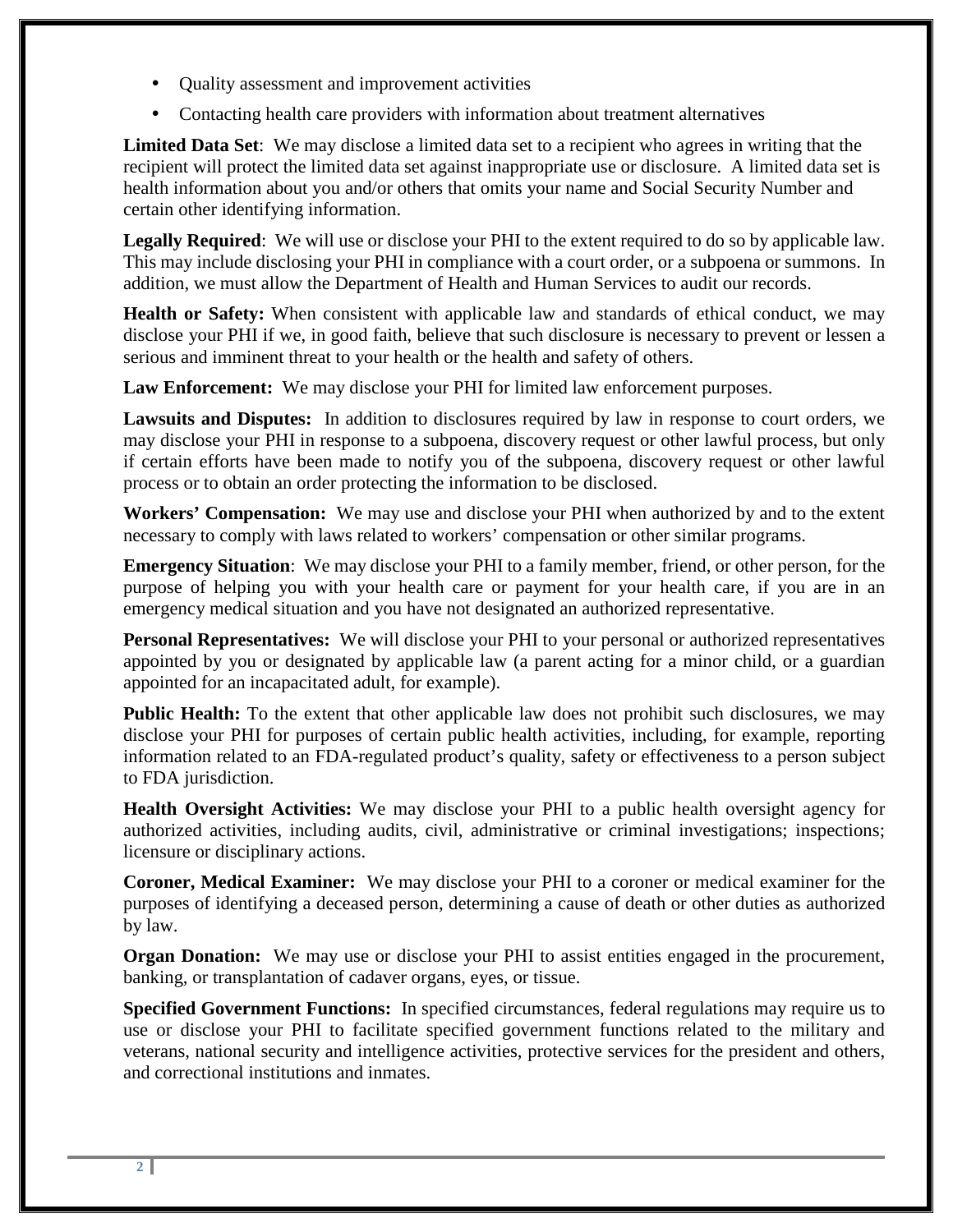#### **Authorization to Use or Disclose Your PHI:**

Except as stated above, we will not use or disclose your PHI unless we have received written authorization from you. If you authorize us to use or disclose your PHI, you may revoke that authorization in writing at any time, by sending notice of your revocation to the contact person named at the end of this Notice. To the extent that we have taken action in reliance on your authorization (entered into an agreement to provide your PHI to a third-party, for example) you cannot revoke your authorization. You should note that we may contact you about treatment alternatives or other health-related benefits and services that may be of interest to you.

### **Your Rights With Respect to Your PHI:**

Confidential Communication by Alternative Means: If you feel that disclosure of your PHI could endanger you, we will accommodate a reasonable request to communicate with you by alternative means or at alternative locations. For example, you might request that we communicate with you only at a particular address. If you wish to request confidential communications, you must make your request in writing to the contact person named at the end of this Notice. You do not need to state the specific reason that you feel disclosure of your PHI might endanger you in making the request, but you do need to state whether that is the case. Your request also must specify in writing how or where you wish to be contacted.

**Request Restriction On Certain Uses and Disclosures:** You may request us to restrict the uses and disclosures of your PHI. You should not assume that we have accepted a requested restriction until we confirm our agreement to that restriction in writing.

**Paper Copy of This Notice:** You have a right to request and receive a paper copy of this Notice at any time, even if you received this Notice previously, or have agreed to receive this Notice electronically. To obtain a paper copy please call or write the contact person named at the end of this Notice.

**Right to Access Your PHI:** You have a right to access your PHI and case management records, or other records used by us to make decisions about you, in order to inspect it and obtain a copy of it. This applies to PHI that is maintained in traditional medical records and to electronic copies. Your request for access to this PHI should be made in writing to the contact person named at the end of this Notice. If access is denied, you will be provided with a written notice of the denial, a description of how you may exercise any review rights you might have, and a description of how you may complain to us or the Secretary of Health and Human Services. If you request a copy of your PHI, we may charge a reasonable fee for copying and, if applicable, postage associated with your request.

**Right to Amend:** You have the right to request amendments to your PHI in our records if you believe that it is incomplete or inaccurate. A request for amendment of PHI must be made in writing to the contact person named at the end of this Notice. We may deny the request if it does not include a reason to support the amendment. If we deny your request for an amendment to your PHI, we will notify you of our decision in writing, providing the basis for the denial, information about how you can include information on your requested amendment in our records, and a description of how you may complain to the Secretary of Health and Human Services.

**Accounting:** You have the right to receive an accounting of certain disclosures made of your health information. If PHI is maintained in an electronic medical record, you have a right to receive an accounting for disclosures that occurred prior to three years from the date of your written request.<sup>[1](#page-2-0)</sup> To request an accounting of disclosures of your PHI, you must submit your request in writing to the contact person named at the end of this Notice. Your request must state a time period which may not be longer than six years and may not include dates before April 14, 2003. Your request should indicate in what form you want the

<span id="page-2-0"></span> $\overline{a}$ <sup>1</sup> The right to request an accounting of disclosures from electronic medical records becomes effective on January 1, 2014, for electronic medical records created prior to January 1, 2009. The right to request an accounting of disclosures from electronic medical records becomes effective on January 1, 2011 for electronic medical records created after January 1, 2009.